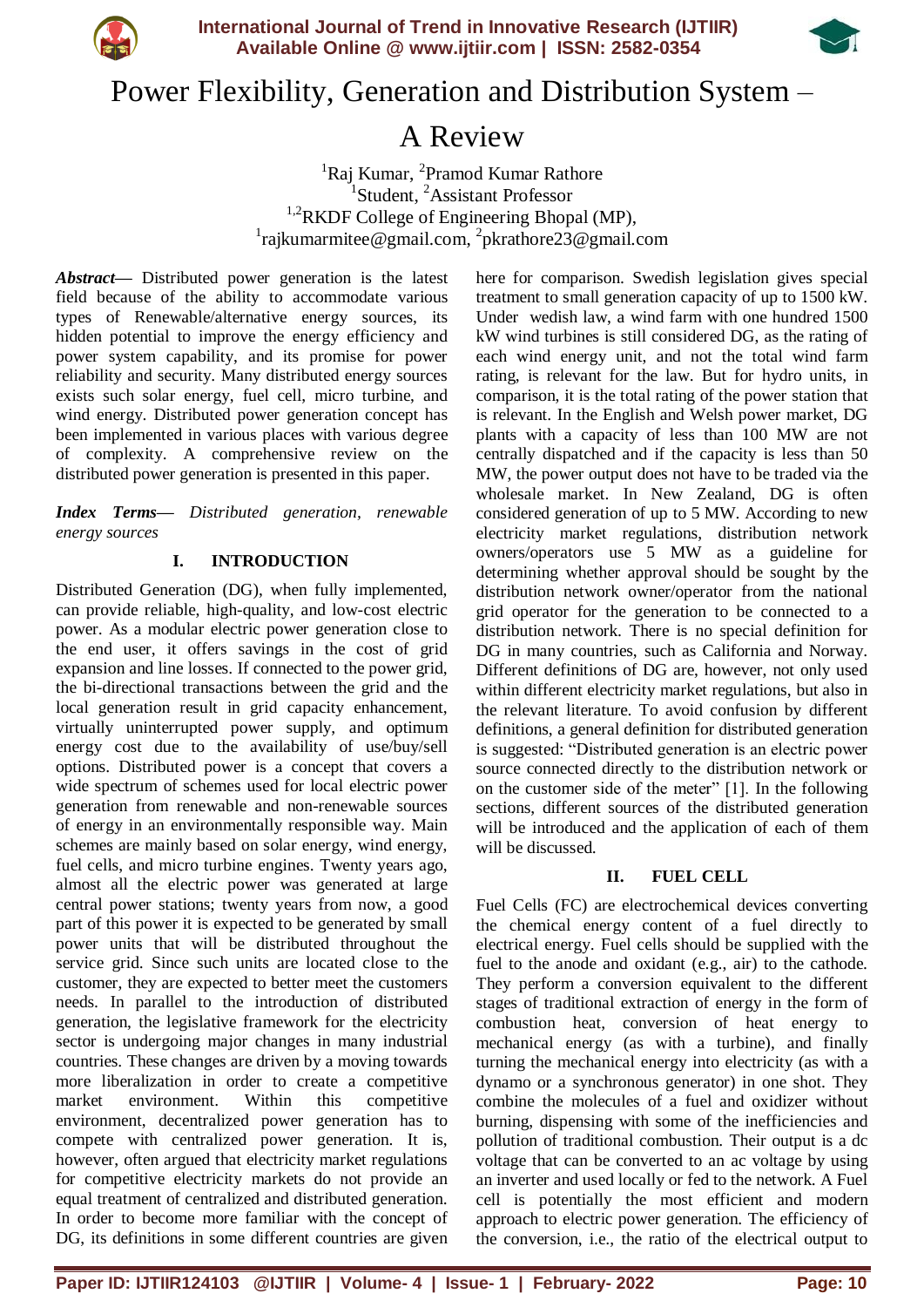



the heat content of the fuel, could be as high as 65-70%. In fact, its electrical efficiency could be greater than 70% in theory. The current technology has only been capable of reaching efficiencies of around 45%. Combined cycles are envisaged to bring the electrical efficiency of plants based on high temperature cells up to around 60% [2]. The different types are: polymer electrolyte membrane, phosphoric acid, molten carbonate, solid oxide, alkaline, direct methanol fuel cell and regenerative fuel cell [3].

## **III. SOLAR ENERGY**

Photovoltaic (PV) cells are devices that convert sunlight to electricity, bypassing thermodynamic cycles and mechanical generators: sunlight photons free electrons from common silicon generating e.f.m vat the PV terminals. The phenomenon was first discovered in the 18th century and the early photovoltaic cells were developed at Bell Labs in 1950, primarily for space applications. Solar cells have proved to be cost effective. Other than space satellites, the photovoltaic cells are being used in rural health clinics for refrigeration, water pumps for irrigation and for small-scale power generation. Since the output power of the solar cell depends upon the insolation level, and also at a specific insolation level, the I-V characteristic of a solar cell is a nonlinear relationship, different methods have been developed to locate the maximum power point of the cell, i.e., the operating point at which maximum power can be obtained from the cells [4]. One drawback of photovoltaic generation systems is the large area that is required to produce a considerable amount of electrical energy. The other drawback is that on some days, the insolation level is not high enough to produce the expected energy. This lowers the reliability of the system [5]-[6]. Photovoltaic generation systems need to be connected to the grid that acts as a pool of energy that can be taken from or added to, depending on the insolation level and the level of local consumption. In stand-alone mode of operation, some type of energy storage, such as a battery or a supercapacitor, This has to be used to store the extra energy in or to get the necessary energy from, when the local generation is not enough. Conventionally, a two-stage PV energy conversion system is employed to connect a PV array to an electrical power system. The first stage, i.e., the DC/DC converter is controlled so as to track the maximum power point of PV arrays, adjust the level of the voltage for the next stage, and transfer energy to the batteries and the inverter. The second stage, i.e., the inverter or DC/AC converter, is controlled to produce an output voltage of grid quality, in stand-alone mode, or an output current in phase with the utility grid voltage to transfer power to the grid at unity power factor, in gridconnected mode. As the DC/DC and DC/AC converters have independent architectures and control goals, the controllers are easy to design. Yet, the efficiency of the entire conversion system is compromised because of the large number of individual devices, i.e. the DC/DC converter, batteries and the DC/AC converter [6].

## **IV. WIND ENERGY**

Wind energy is another DG source, which can be converted to electrical energy. The speed of the wind can be quite variable. Besides, some areas are not windy enough to extract considerable amount of energy from the wind. The renewable energy sources such as wind, solar, etc., play a major role as electrical and mechanical energy supplies, not by replacing the conventional energy sources but supplementing them. The world is faced with a range of environmental issues that threaten ecosystems, health, economy and way of life. With increased public awareness of the role of the electricity sector in these matters, and the likely future customer choice in electricity and energy supply, industry will come under increasing expectations to reduce gas emissions. Preferred solutions to prevent emissions include energy and resources conservation as well as renewable and cleaner energy sources. The issue of global climate change is a result of fossil fuel combustion. In such an altered environment for the selection

of new power plants, public attitudes will become much more important than they have been in the past. The public would like to protect the environment and, in particular, takes care of the environmental problems related to human life, such as air pollution. Also, the population strongly prefers using a combination of efficiency and renewable to meet energy needs [7]. Public polling information from United Kingdom shows that wind energy primary positive points are its environmentallyfriendly, renewable, and safe nature, as well as the fact that it helps to conserve fossil fuels. Surveys show that WG principal weaknesses are in that wind is intermittent and such a kind of electric power is more expensive than fossil-fired power. Somebody awares for their acoustic noise. The public support for wind has strengthened after wind plants were installed and operated for some time. In Alberta, Canada, a small 10 MW wind power plant prevents the emission of nearly 23 billion kg/year of sulphur oxides, nitrogen oxides, and carbon dioxide, that would otherwise be produced by conventional power plants [7]. Due to the variations in the wind speed, most of the wind energy schemes are based on induction generators, as there is no stiff link between the rotational speed and the output frequency in this kind of machine. Besides, the reactive power source at the induction machines terminals plays a role to determine the output frequency [8]. Wind energybased DG can be operated in either gridconnected or stand-alone mode. Reference [8] proposes the scheme shown in Fig. 1, using a wind turbine as a gridconnected power source. The real power can be changed by adapting the blade pitch angle, whereas the reactive power

is changed by the reactive power source at the terminals of the induction machine. In this figure, IG and SVC stand for induction generator and Static Var Compensator, respectively.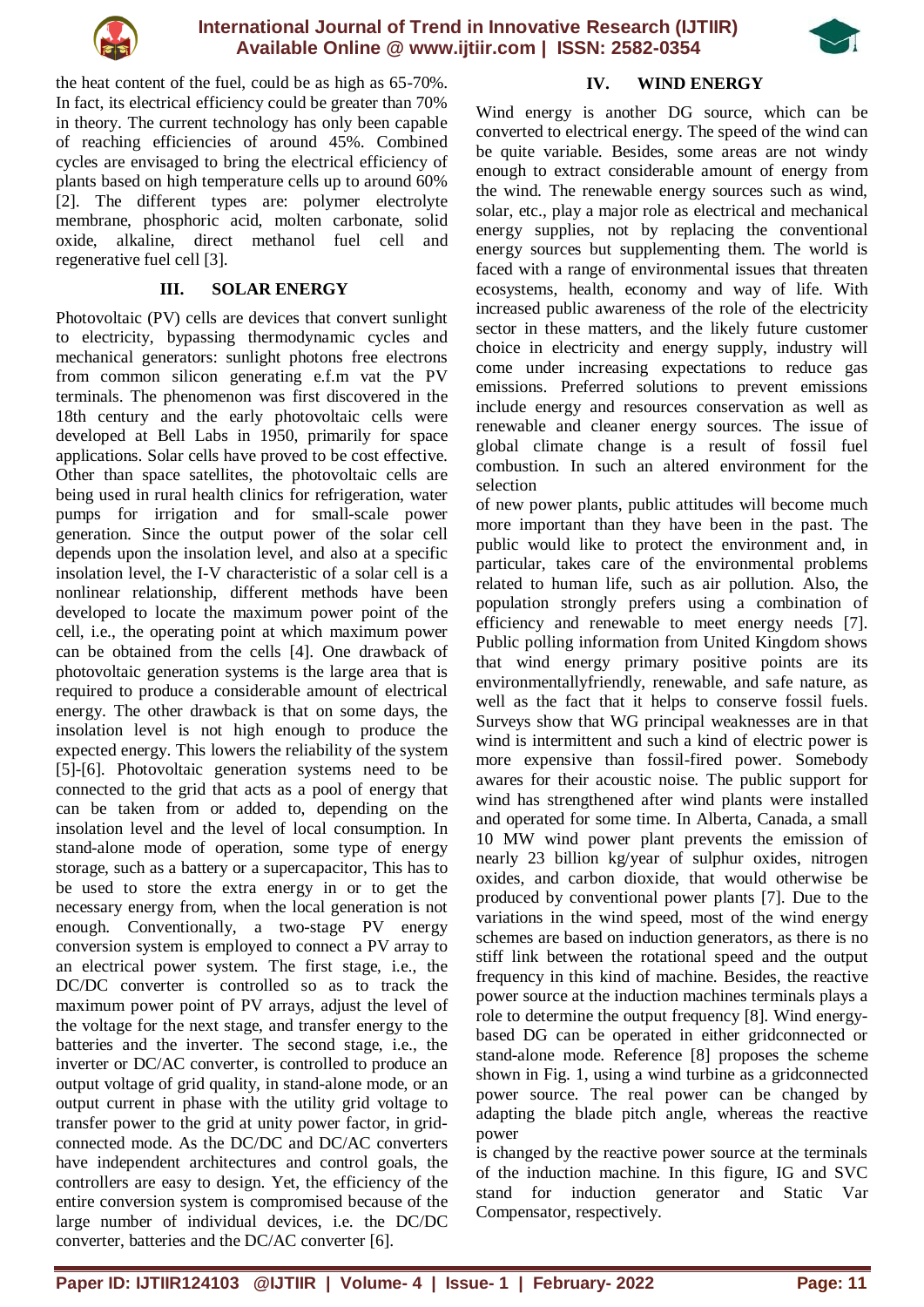





Fig. 1. Wind turbine-based distributed generation scheme

Researchers have come up with different methods to track this maximum point to utilize the wind energy most efficiently. A major problem with windmill technology is in finding the control technique that enables tracking of the maximum point and extracting the largest possible amount of energy from the wind [9]- [11]. Another problem is that the turbine cannot rotate beyond a specific speed. Due to the above advantages of wind energy, todays wind industry at 2.5 billion dollars a year, represents a global business for which countries should prepare good strategies towards integrating wind power in increasingly competitive electricity markets. Unfortunately, just in a few countries, there is a solid market for wind industry and most countries do not have a political or economic base for this kind of industry. To date, over 80% of the global wind capacity is installed in Germany, USA, Denmark, and Spain, where the electricity feed laws have been introduced to stimulate a market for renewable energy sources. These laws are characterized by their system of premium prices which have proved supportive of wind power. However, it is not easy to integrate wind energy into electricity markets which are traditionally based on large suppliers of thermal plants. Wind power meets some barriers when it is compared economically with traditional power sources. In this respect, it is important to mention the following points: • wind has the disadvantage of being intermittent which raises questions about grid access and costs • in best cases, wind plants have ranged from 1MW to 30 MW in size, while combined-cycle gas turbine power plants (the current industry favorite) have a capacity between 50 and 500 MW. The current generation of wind turbines only has a few years or less of operation. This leads to the question on reliability and, indirectly, makes investment risky.





## **V. MICROTURBINE-BASED ENERGY**

There are some distributed power schemes based on the micro turbines as the prime mover for the generator. In these schemes the generator connected to the micro turbine is a synchronous machine whose output voltage

has a frequency directly proportional to the angular speed of the micro turbines shaft. It has been proven that using a micro turbine- based power generation in parallel with the utility grid can effectively improve the reliability and minimize peak loads, and also may eliminate the need for reserve margin (standby) and may or may not sell back excess generation [12]. The prime mover of the generators in the above schemes can also be a diesel engine. Reference [11] suggests a combination of diesel engine and permanent magnet generator. This scheme has been designed to work in stand-alone mode. Since the diesel engine is not operating at a very high speed, the output frequency does not need to be changed and the output voltage can be directly applied to the load. In order to keep the voltage of the generator terminals constant a reactive power compensator has been placed across the terminals of the machine. One of the schemes that has been used before, includes a turbine or highspeed engine, as the prime mover, and a gearbox to reduce the output speed and regulate it so that the output frequency of the synchronous machine is equal to the grid frequency. In this scheme the gearbox is a mechanical component and mechanical systems show longer time response compared to electrical systems. Besides, the system will be lossy, heavy, and bulky. Reference [12] suggests a system using a cycloconverter to convert the frequency. The block diagram is shown in Fig. 2.A 6-pulse non-circulating current cycloconverter (833 Hz to 50 Hz) is used as the frequency changer for a high frequency permanent magnet generator. This generator-converter unit is driven by a high-efficiency, high-speed gas turbine in the power range of 250 kW to 870 kW. This system is intended for use in total energy systems or hybrid systems in vehicles and high-speed vessels.

If a high-speed gas turbine (75000 rpm) is used, lowvolume and high efficiency power generation results. However, a highratio gearbox is required to adjust the turbine speed to the generator speed which is dictated by the grid frequency. This scheme cannot attain a high efficiency due to the presence of gearbox and unavoidable mechanical losses.

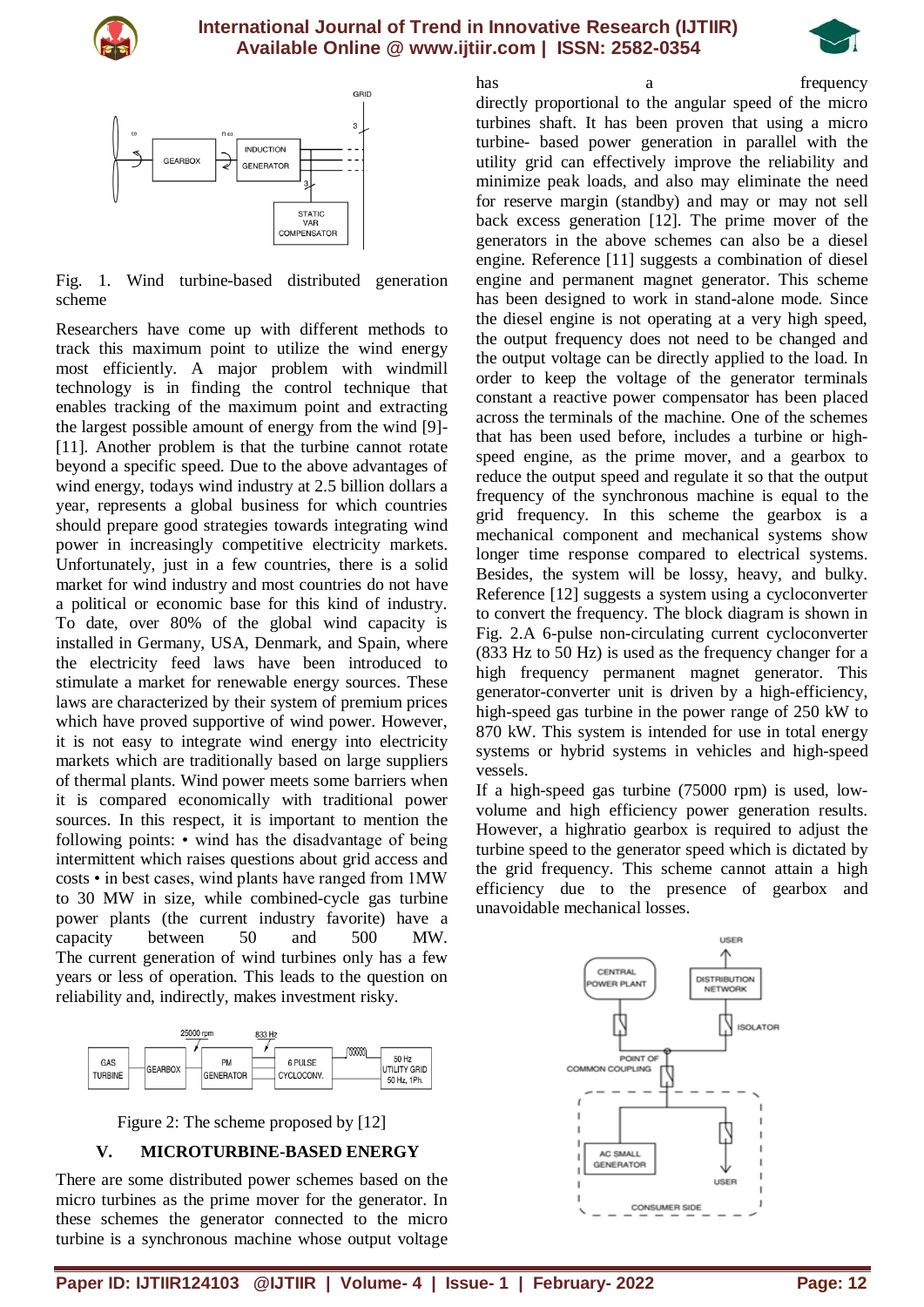

Figure 3: Demand side DG configurations with utility services

#### **VI. DGS OPPORTUNITIES AND CHALLENGES**

#### *Opportunities*

Given the potential and probable application of interconnecting the dispersed DG "stand-by generating systems", generating capabilities provide several benefits to both utility and consumers. The consumer will have consumption choices; they can reduce their energy expenditures by incorporating DGs that are powered by cheaper fuel sources, for example, the use of methane gas fueled turbine-generating units. Methane gas can be produced in a nearby landfill. Heat can also be produced through the burning of waste in incinerators; otherwise it will be produced using electricity. Using local or near by fuel sources that could be generated from large amounts of municipal waste that otherwise need vast landfill sites adds to cities' energy supply chain. As for the utility, it can use the DG power to enforce its distribution network voltage stability, as well as to increase its peaking capacity without suffering financial costs. Fig. 3 shows a typical demand-side DG system that is configured to supply both the consuming side as well as feeding the utility during the peak demand period or as a coordinated power quality system enhancement. By allowing consumers' own DG units to provide electricity during high electricity rate and short-term supply interruptions, continuous productivity is ensured and the reliability and power quality of the consumed electricity is increased. DG owners or operators could also receive a new source of revenue from electricity sales to the hosting electricity provider. Employing renewable energy sources on a large scale will have a positive impact. For instance, solar power stations are nonpolluting and can provide electricity economically in suitable locations. In many large cities, photovoltaic units are incorporated into new buildings, either on the roof or in the cladding, and supply up to 30 percent of the household demand for electricity.

#### *Challenges*

For successful integration of DG with Utilities, clear interconnection requirements must be formulated. A broad range of industry representatives have been participating in the development of a new standard for DG/Utility interconnection. An example of this activity is the undergoing IEEE standard P1547, which is meant to provide a uniform standard for interconnection of distributed resources with electric power systems. Since the introduction of DG provides an unwanted source for re-distribution of both load and fault current, as well as possible source of over voltage and islanded operation [13], the investigated requirements are looking at issues such as performance, operation, testing, safety and maintenance of the interconnection. The current engineering practice for DG/Utility interconnected systems is to revert the utility systems to its original

configuration (radial or meshed distribution system) with all interconnected DG units de-energized whenever an unexpected disturbance occurs in the system. Since most distribution systems comprise radial feeders, this practice leads to the discontinuation of the supply for all the downstream customers. Thus, the system reliability stays at the same level as it was before integrating the DG with the system [14]-[16]. At the same time, there exist in the system some unsupplied loads and unutilized DG capacity. If interconnected DGs are permitted to supply loads during utility outages, the system reliability will be much better and the customers will not experience any discontinuity of their supply. This goal can be achieved by simply coordinating intention islanding of DG units [17].

#### **VII. DISTRIBUTED GENERATION ATTRIBUTES**

For successful matching of the renewable energy sources as the prime fuel and distributed generation, it is worthwhile looking at the sources attributes and measure how the system will be apply to meet the continuous rise in electricity demand. DG fuelled by RES is emerging technologies using continuously replenished energy sources. Various sized of DG systems are increasingly being adopted and integrated in various countries to meet the increasing demand for heat and electricity. Electricity from RES has proved to be viable, and can meet up to 20 percent of electricity needs, in the case of wind energy in Germany and Denmark [18]. A schematic diagram illustrating the main components of a grid tie wind energy generation system is shown in Fig. 4. Here, the wind power is converted into mechanical power that drives the generator. For utility integration, the generator system requires an electronic regulator to control the electrical voltage output, as it varies with the wind intensity, to the level and standards for integration with the existing utility network voltage. Energy attributes address the investment as well as the sustainability issues for providing electricity. It is difficult to merge RES without defining their attributes against well known sources such as coal. The National Renewable Energy Laboratory, NREL, defines the attributes listed below. NREL is the principal research laboratory for the Department of Energy (DOE) Office of Energy Efficiency and Renewable Energy in the USA. Some of the listed attributes are quantitative



Figure 4: Main stages of integrating wind energy renewable source for power generation in nature, such as capability, capacity and cost, while others can only be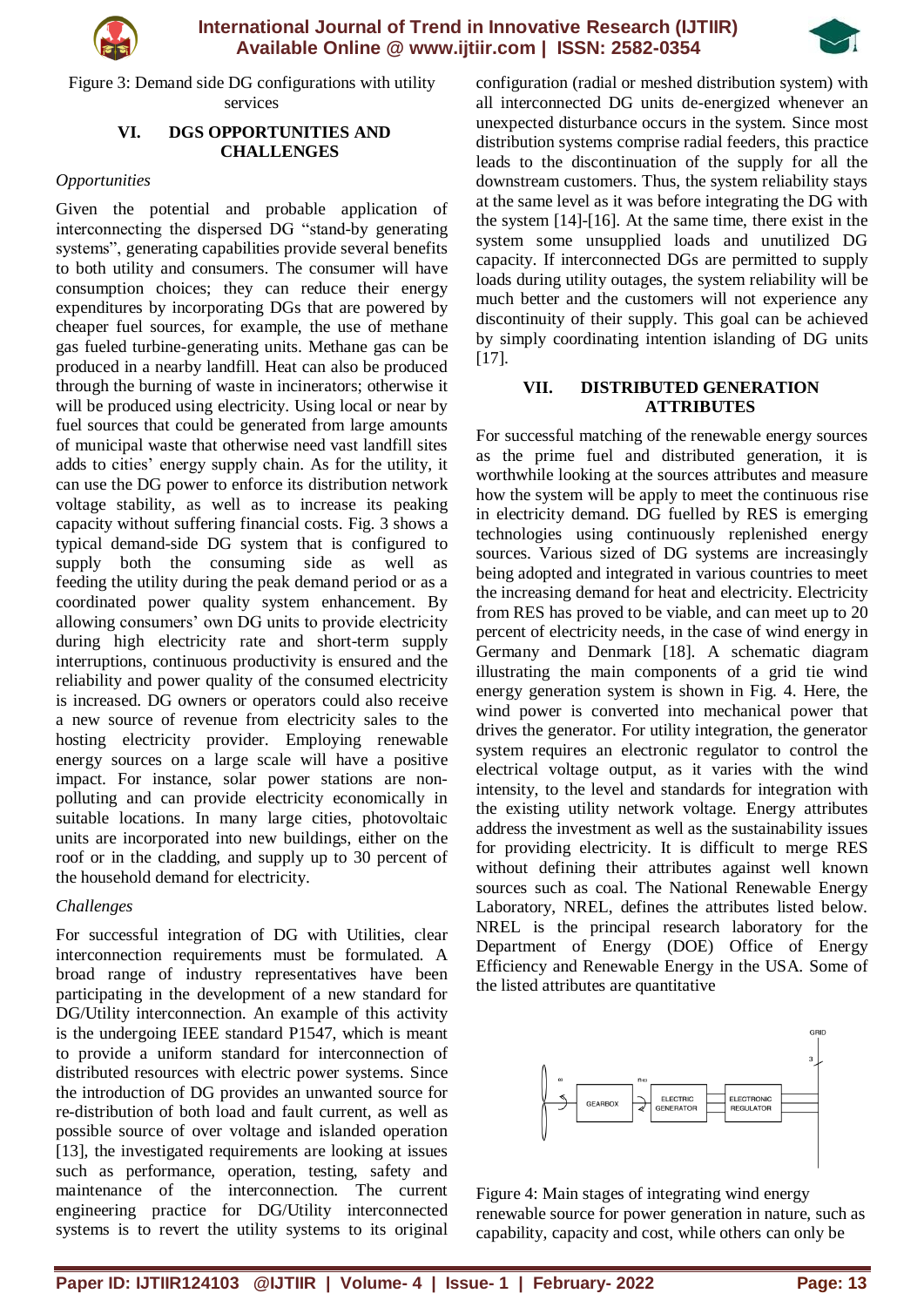



considered in a qualitative way, such as indirect benefits and risk diversity.

The attributes are:

- Capability: A measure of the capability of the power plant to deliver its designed full load capacity in a given period under normal conditions.
- Availability: A measure of how long power will be available. Routine maintenance, unplanned maintenance (i.e., breakdowns), refuelling, and modifications are prime causes of unavailability in conventional power sources.
- Dispatchability: A measure of the degree of control that the power plant/utility could exercise over the hour-byhour and minute-by-minute system output.
- Modularity: Modularity has implications for installation, increased capacity, availability, and capital investment risk. Using modular generating units allows expansion, when it is required, by adding more units of the same design and size.
- Location: Some power plants are built very close to the energy source, which is not necessarily the optimal location for consumers.
- Cost: Refers to the cost of capital investment, operation and management, and costs incurred or avoided as the result of employing a technology.
- Incentives: The subsidies provided by the government to promote the development of a technology.
- External costs and indirect benefits: The costs and benefits, theoretically borne by others, of operating a technology for which the others receive no compensation or make no payment. For example, there are many property owners who have installed solar thermal and photovoltaic (PV) systems on their property. The installed PV system is in many cases supplying almost 30% of the required energy to that household, which otherwise would be provided by centralized power plants through the grid. The benefits are shared, but not the costs, which are borne directly by the owner and indirectly by the provider. The provider is relieved from his commitment to increasing capacity and the related financial burden. These external factors may also include environmental and regional economic impacts.
- Risk diversity: Risk describes any unanticipated, unfavourable condition, including unpredicted availability problems with a technology, adverse changes in market conditions, and unexpected changes in legislation.

#### **CONCLUSION**

In this paper, a short introduction about all different sources of distributed generation was given. Fuel Cell, Solar Energy, Wind Energy, Micro turbine were named as the main sources for distributed generation. Each one was discussed and briefly compared to each other. It is worth noting that most sources available for DG are

renewable. The use of different technology depends on several factors including plant location and system specification; somewhere a combination of them is a good choice. It is expected that in the future a good part of the electrical energy will come from DG. A more detailed discussion about these different sources will be given in the following papers.

## *References*

- [1] T. Ackermann, G. Andersson, L. Soder, "Electricity Market Regulations and their Impact on Distributed Generation", Peoc. of Int. Conf. on Electric Utility Deregulation and Power Technologies, 2000, pp. 608- 613.
- [2] J. Padulles, G. W. Ault, J. R. McDonald, "An Approach to the Dynamic Modelling of Fuel Cell Characteristics For Distributed Generation Operation", IEEE Power Engineering Society Winter Meeting 2000, Vol. 1, 2000, pp. 134-138.
- [3] http://216.51.18.233/fctypes.htm, Fuel Cells 2000, March 2002.
- [4] T. Kim, Ho-Gyun Ahn, S. Park, "A Novel Maximum Power Point Tracking Control For Photovoltaic Power System Under Rapidly Changing Solar Radiation", Proc. of IEEE-ISIE 2001, 2001.
- [5] R. Billinton, "Capacity Expansion of Small Isolated Power Systems Using PV and Wind Energy", *IEEE Trans. on Power systems*, Vol. 16, No. 4, November 2001, pp. 892-897.
- [6] T. J. Liang, Y. C. Kuo and J. F. Chen, "Single Stage Photovoltaic Energy Conversion System, Electrical Power Applications", *IEE Proceedings*, Vol.: 148, Issue 4, July 2001.
- [7] L. Surugiu, I. Paraschivoiu, "Environmental, Social and Economic Aspects of Wind Energy", Energy Conversion Engineering Conference and Exhibit, 2000 (IECE), 2000, pp. 1167-1174.
- [8] E. S. Abdin, W. Xu, "Control Design and Dynamic Performance Analysis of a Wind Turbine-Induction Generator Unit", *IEEE Trans. on Energy Conversion*, Vol.15, No. 1, March 2000, pp.91-96.
- [9] M. Komatsu, H. Miyamoto, H. Ohmori and A. Sano, "Output Maximization Control of Wind Turbine Based on Extremum Control Strategy", Proceedings of the American Control Conference, 2001, pp. 1739-1740.
- [10] M. W. Davis, A. H. Gifford, T. J. Krupa, "Micro turbines- An Economic and Reliability Evaluation for Commercial, Residential, and Remote Load Applications", Vol. 14, No. 4, November 1999.
- [11] M. A. Rahman, A. M. Oshieba, T. S. Radwan, E. S. Abdin, "Modelling and Controller Design of An Isolated Diesel Engine Permanent Magnet Synchronous Generator", *IEEE Trans. on Energy Conversion*, Vol. 11,No. 2, June 1996, pp. .
- [12] N.H.M. Hofmeester, P.P.J. van den Bosch, "High frequency Cycloconverter Control", PESC'94 Record, 1994, pp. 1071-1076.
- [13] K. A. Nigim, and Y. Hegazy, "Intention Islanding of Distributed Generation for Reliability

**Paper ID: IJTIIR124103 @IJTIIR | Volume- 4 | Issue- 1 | February- 2022 Page: 14**